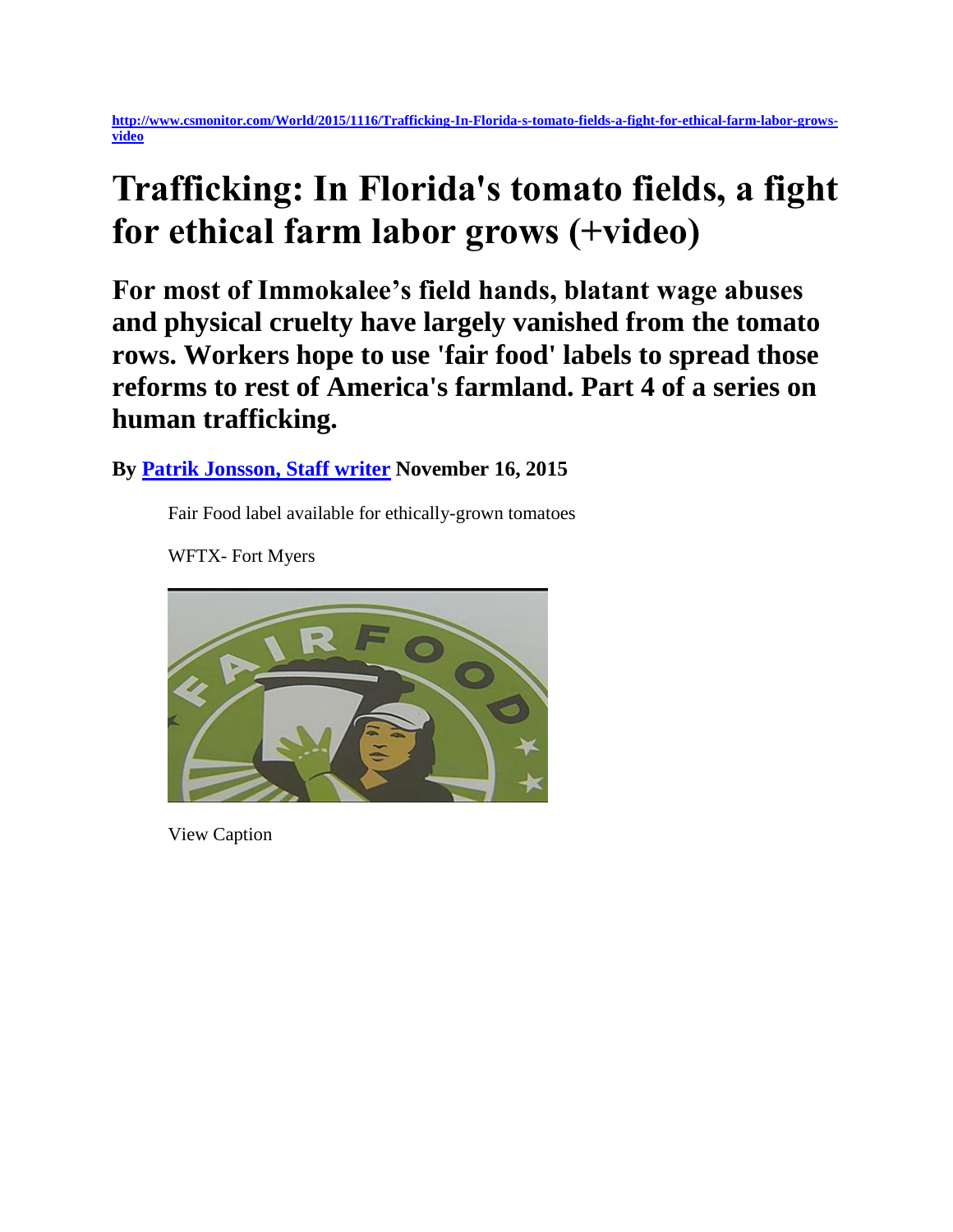

Melanie Stetson Freeman/Staff

#### Immokalee, Fla. — *This story was written to be viewed on the Monitor's long-form platform. [Click here to view that version.](http://humantrafficking.csmonitor.com/fight-for-fair-food-labels)*

Under a blazing sun bearing down on the Florida peninsula, Silvia, a Guatemalan immigrant, labored in the staked-down tomato fields that stretched into near-infinity, patrolled from above by ragged gangs of black vultures.

For female migrant workers, the rows could be dangerous places, with threats ranging from sexual harassment and groping to outright assault. As farm laborers, they have few options if they get fired, says Silvia, speaking through a translator.

A series on human trafficking[:How to free Modern Slaves](http://www.csmonitor.com/World/Topics/Human-Trafficking-Series)

"Bosses who would have more power to force you to go out with them and pay you more to do it ... that happened to me," says Silvia.

Sexual harassment and assault has for decades been part of a massive, market-driven, exploitation of largely Mexican, Haitian, and Guatemalan migrant workers. A decade ago, US attorney Doug Molloy called Immokalee and its vast corporate tomato fields the "ground zero" of human slavery in the United States. According to reports and lawsuits, abuses against both legal and illegal migrants ranged from beatings and death threats to wage theft, from illegal trafficking to unhealthy exposure to farm chemicals, as well as outright slavery and rape.

Such conditions, added to the threat of deportation, underscore how the migrant laborer in the US today remains at once the most critical as well as vulnerable player in a US agricultural sector valued at \$226 billion, [according to the World Bank.](http://data.worldbank.org/indicator/NV.AGR.TOTL.CD)

Farm worker exploitation, nationally, remains routine – despite strengthened congressional protections this year. Yet for most of Immokalee's field hands, blatant wage abuses and physical cruelty have largely – and almost suddenly – vanished from the tomato rows.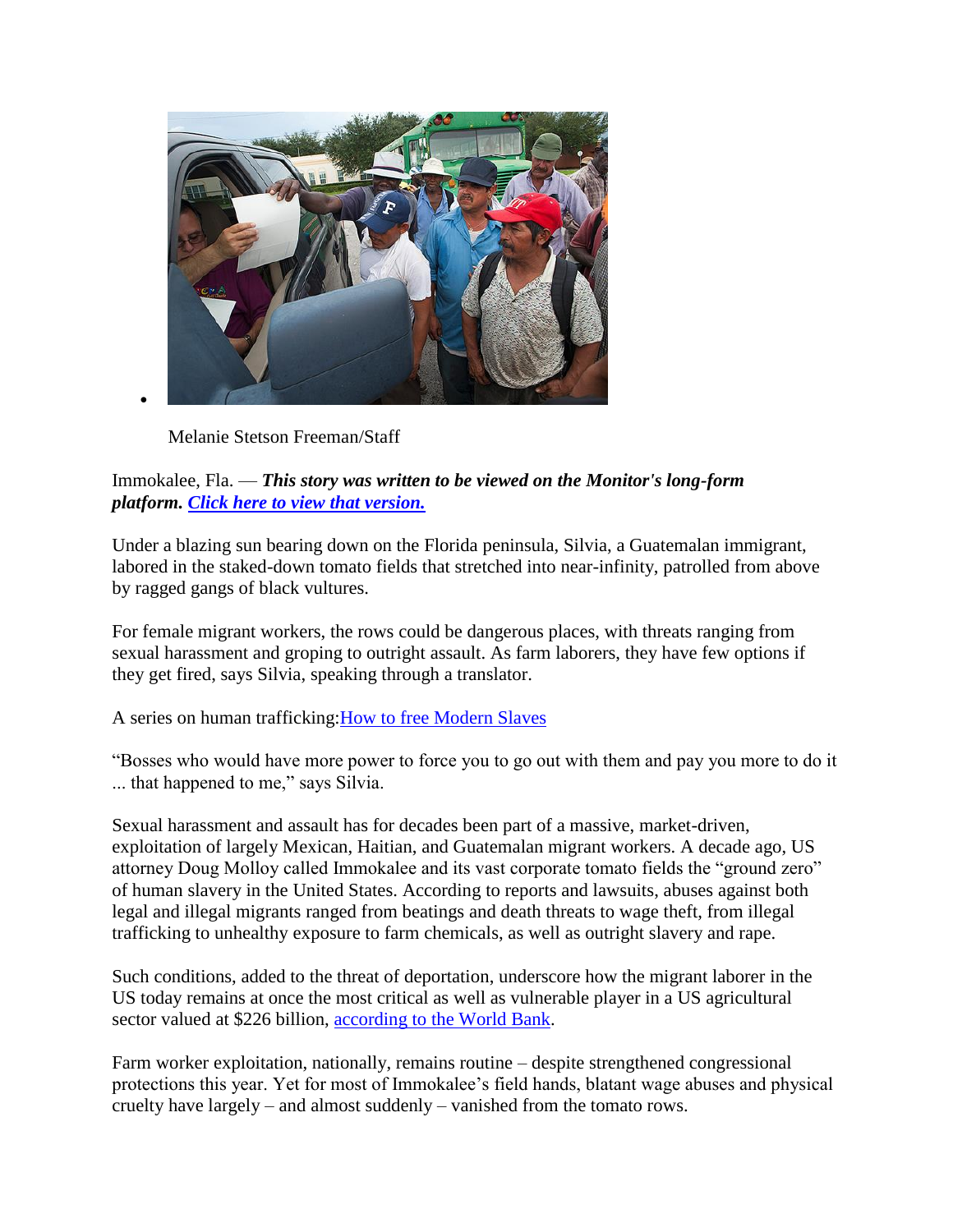A decade-long farm worker-led effort to push corporations such as Walmart and Yum! Foods to demand farmers submit to "clean labor" audits yielded, for the first time, the introduction of shade tents, mandated water and bathroom breaks, and a "penny per pound" bonus that has distributed \$22 million so far directly back to tomato pickers over four years.

That can amount to \$80 a week for many workers – basically, an extra day's pay per week. Ninety percent of corporate farms that dot the Florida peninsula now submit to the audits, which are performed in the field under the supervision of a retired state judge.

"In the past three years, [the tomato fields in Immokalee] have gone from being the worst to the best," according to Susan Marquis, dean of the Pardee RAND Graduate School in Santa Monica, Calif.



Rich Clabaugh/Staff

## **Ethics in the produce aisle**

But if Immokalee shows how quickly and dramatically supply chain pressure can curb labor abuses, historic conditions here are only a sliver of an exploitation problem that fills the American shopping cart, says former Immokalee farm worker Nely Rodriguez, who, along with Silvia, now works with the Coalition of Immokalee Workers. The goal now, says Ms. Rodriguez, is to "expand the program to Georgia, Maryland, Virginia, Alabama – to every sector where farm workers are struggling."

In North Carolina, for example, 39 percent of the state's 150,000-strong farm workers report being illegally trafficked or otherwise abused, according to the June 2014 issue of the International Journal of Rural Criminology.

As a Haitian migrant picker named Peterson says, one only needs "eyes in the field" to see the difficult conditions. Peterson, who is using a pseudonym, holds out a paycheck for a recent day's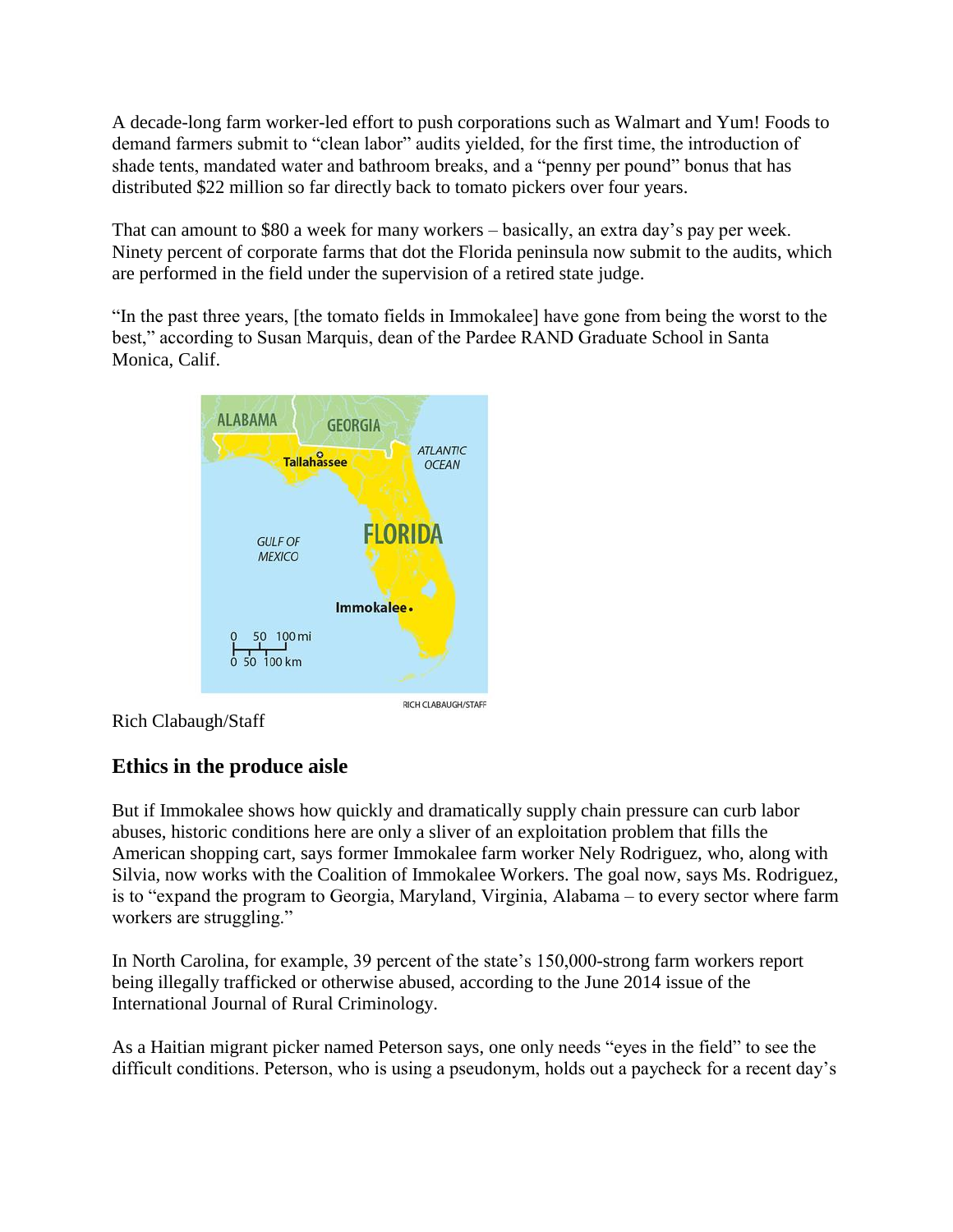work in Florida, showing he made \$69.77, after taxes, for a 13-hour workday in the cucumber fields. That's even though he technically makes \$8.50 an hour, the state minimum wage.

To that end, the CIW and other farm worker groups, including The Farmworker Alliance of Central Florida, are going beyond picketing big corporations to instead leverage US consumers directly to use the Immokalee project to force reform more deeply into the darkest corners of the American cornucopia.

A certified "Fair Food" label for produce that is grown and packed ethically is part of a nascent "clean labor" movement that spans from the pepper fields of South Florida to small organic farms in California's valleys. Immokalee tomatoes certified as "clean" from labor abuses are available at Whole Foods stores throughout much of the country. This fall, Giant and Shop n' Save in New England began carrying the label. Similar labels such as "Food Justice Certified," which expands farm worker protections to organic products, are also beginning to crop up from New York to California.

Such sourcing clues can be a powerful initiative, experts say, given that the labels tap directly into a US consumer base that has begun to turn once routine shopping decisions into moral guideposts.

"The label allows personal judgment: What are you willing to tolerate and what are you willing to ignore?" says Mr. Molloy. "And that's a difficult question to avoid when the product is right there literally in folks' shopping cart."

Indeed, the popularity of "fair trade" coffees and chocolate suggests that a certain portion of US consumers do, to at least some extent, attach a value to purchases that benefit farm workers, whether in the US or overseas.

"A tomato is a tomato, so I'd pay a little more" to make sure workers are treated fairly, says Angela Carter, a young Atlanta woman exiting a Kroger supermarket in the city's Edgewood neighborhood.

While the label strategy may not be a guaranteed success, over the past decade, the Immokalee workers so far have managed nothing less than "revolutionary changes in the structure of the agriculture sector," says Rutgers University labor economist Janice Fine.

And labor experts see a lot of promise in using labels as a tool to spread the reforms seen in Immokalee to other agricultural centers around the US.

"Labeling is a way of asserting the ability of consumers to act according to moral values that they want to implement in their lives," says Alan Rubel, a philosophy professor at the University of Wisconsin in Madison, who specializes in information ethics and policy. "The label tells consumers the way in which their food would fit with their moral views."

But challenges remain in making sure that promise is realized.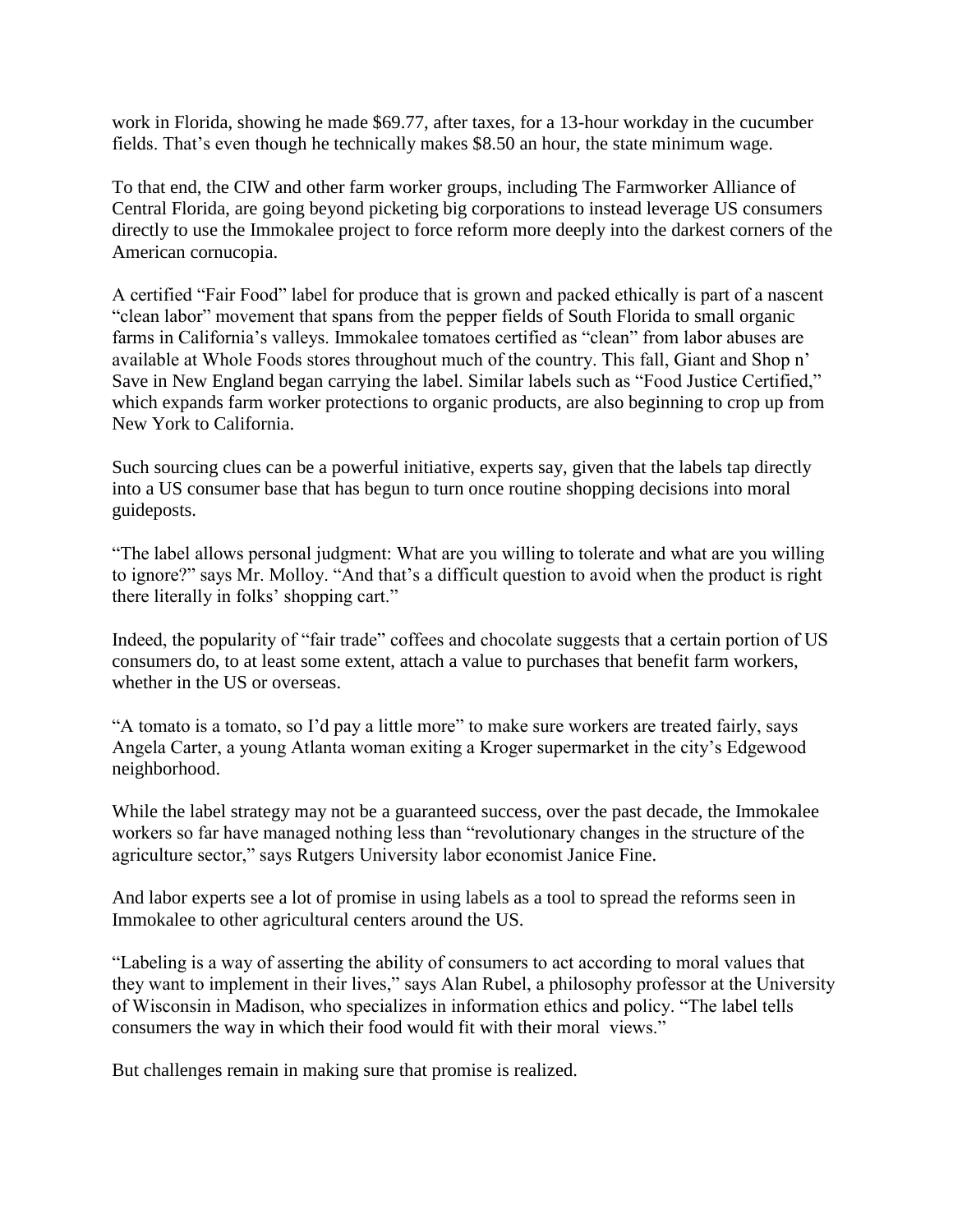Some supermarket chains, including Kroger and Publix, have balked, claiming they can already assure shoppers that their vegetables are grown without exploitation. (Farm worker groups disagree.) Moreover, some market experts like Mr. Rubel worry that a proliferation of valueguided labeling will dilute their impact. And the idea of certifying products for ethical labor practices is a different proposition than, say, organic or non-GMO labels that serve primarily as family health guides.

For Yesica Ramirez, a former field hand who now works for the Farmworker Alliance in Apopka, Fla., the labels present another paradox, given higher prices that come with certified "clean labor" products.

"People who work the fields are consumers, too, and they would be impacted more if food is more expensive," says Ms. Ramirez. "We are changing, we can do it, but it's still a challenge."



Farmworkers pick tomatoes at Taylor & Fulton Tomatoes in 2006, in Immokalee, Fla. Over the past 10 years, the tomato fields of Immokalee have gone from being called "ground zero" for human slavery in the US to among the best in the country, experts say. Luis M. Alvarez/AP/File

## **'Pig pens filled with humans'**

Exploitation of farm labor has a long, sobering history in the United States, running all the way back to slavery. In the 20th century, the US imported foreign labor from Mexico under the brutal "bracero," or "strong arm," program, that began after World War II and ran until the 1960s. And despite endless documentation – as well as farm worker rebellions like the Delano Grape Strike in California in the late 1960s – corruption and abuse remain entrenched.

As early as 1940, the journalist Ernie Pyle bemoaned conditions in Immokalee, where he described "pig pens filled with humans." Given decades of such reports, the US Congress strengthened protections with laws such as the Migrant and Seasonal Agricultural Worker Protection Act of 1983 and the more recent Justice for Victims of Trafficking Act of 2015.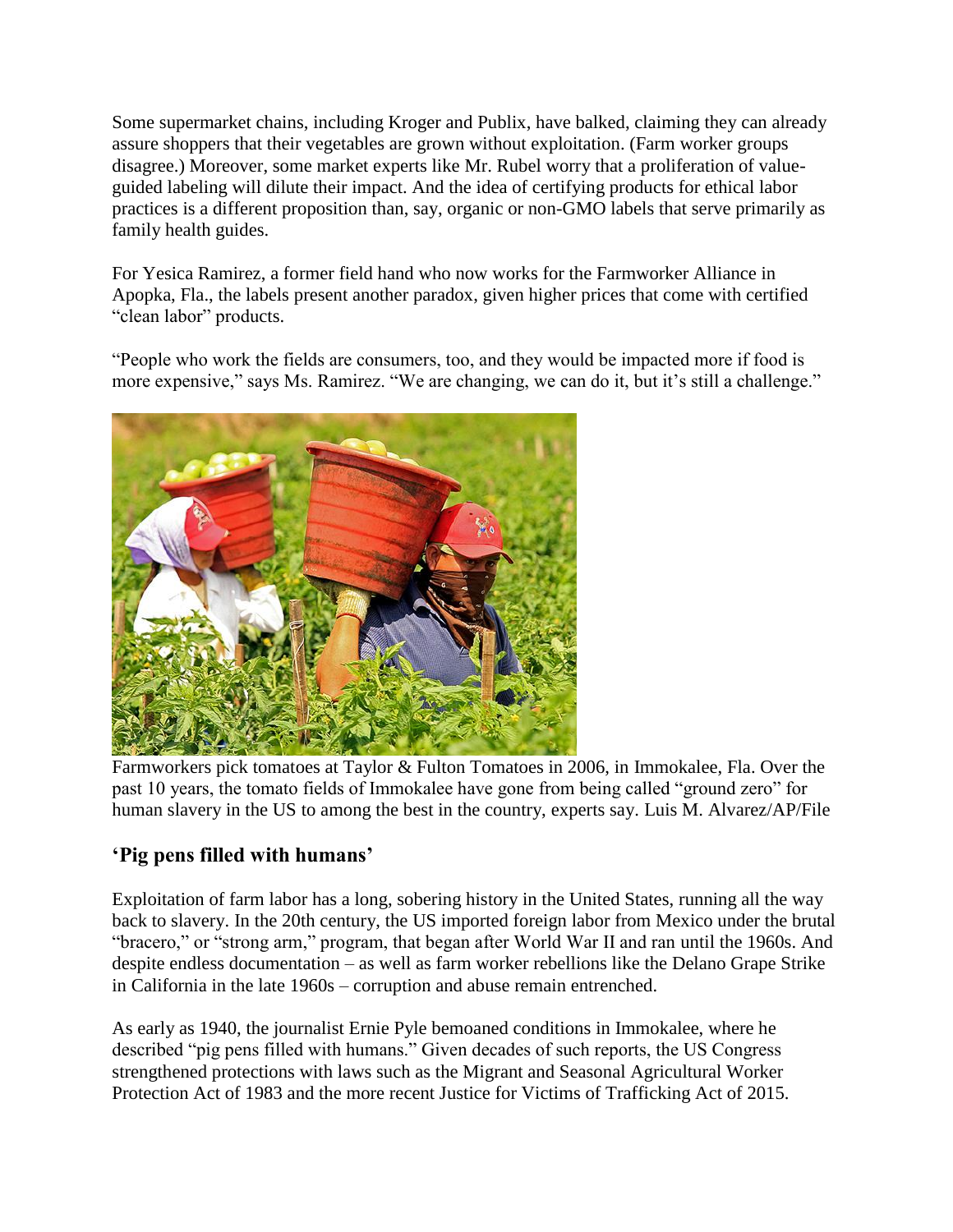But according to US prosecutors, farm labor exploitation, even more so than sex trafficking, is a persistent and largely invisible crime, hidden amid grungy labor camps and behind ominous "no trespassing" signs at field gates. Exploited workers often don't know their rights, and even if they do, are often afraid to assert them, adds Ramirez, the former Apopka farm worker.

Only about 80,000 of an estimated 1.3 million migrant workers have farm, or H2, visas. And even visa holders are often loath to complain about abuses, given that their working papers tie them directly to a single employer, often a farm labor contractor, who can send them home at will.

Recent farm worker abuse cases include a 2014 federal lawsuit that alleged that an Oakley, Idaho-based Christmas tree grower forced five Hispanic visa holders into horrific working conditions in the Sierra Nevada Mountains in California. Threatened with death of they didn't keep working, the men claimed they were fed rotting food, forced to drink unfiltered river water, and endure rashes from the chemicals they were told to handle.

In July, a federal court in the Northern District of Ohio unsealed a 15-count superseding indictment "charging three defendants with luring Guatemalan minors and adults into the United States on false pretenses, then using threats of physical harm to compel their labor at egg farms in Ohio," according to a Justice Department press release.

Other cases have involved tomato pickers locked in box trucks under armed guard and firstgraders laboring in Michigan blueberry groves. At the same time, lawsuits documenting wage abuses also have increased, although the numbers are still small.

The number of pending cases involving farm labor abuse in front of the [Equal Employment](http://www.eeoc.gov/eeoc/litigation/selected/national_origin_immigrant_workers.cfm)  [Opportunity Commission](http://www.eeoc.gov/eeoc/litigation/selected/national_origin_immigrant_workers.cfm) rose from 1 in 2010 to 10 in 2014.

Profound market pressures, many of these cases show, can make even former farm workers complicit in labor abuse.

The road from farm to table is a long one, with many middlemen. Downward pressure by corporate food forces – and ultimately demanded by US consumers looking for lower prices – has squeezed margins for every layer, especially the foreign migrants in the fields.

The farm-to-table "supply chain is there to protect the party above. In agriculture, it's really hard to get a labor force, because it's very hard work," says Professor Fine. "Prosecutions have showed that the traffickers were often the farm labor contractors, who controlled the housing, the food, the pay, and supervised the worker in the field."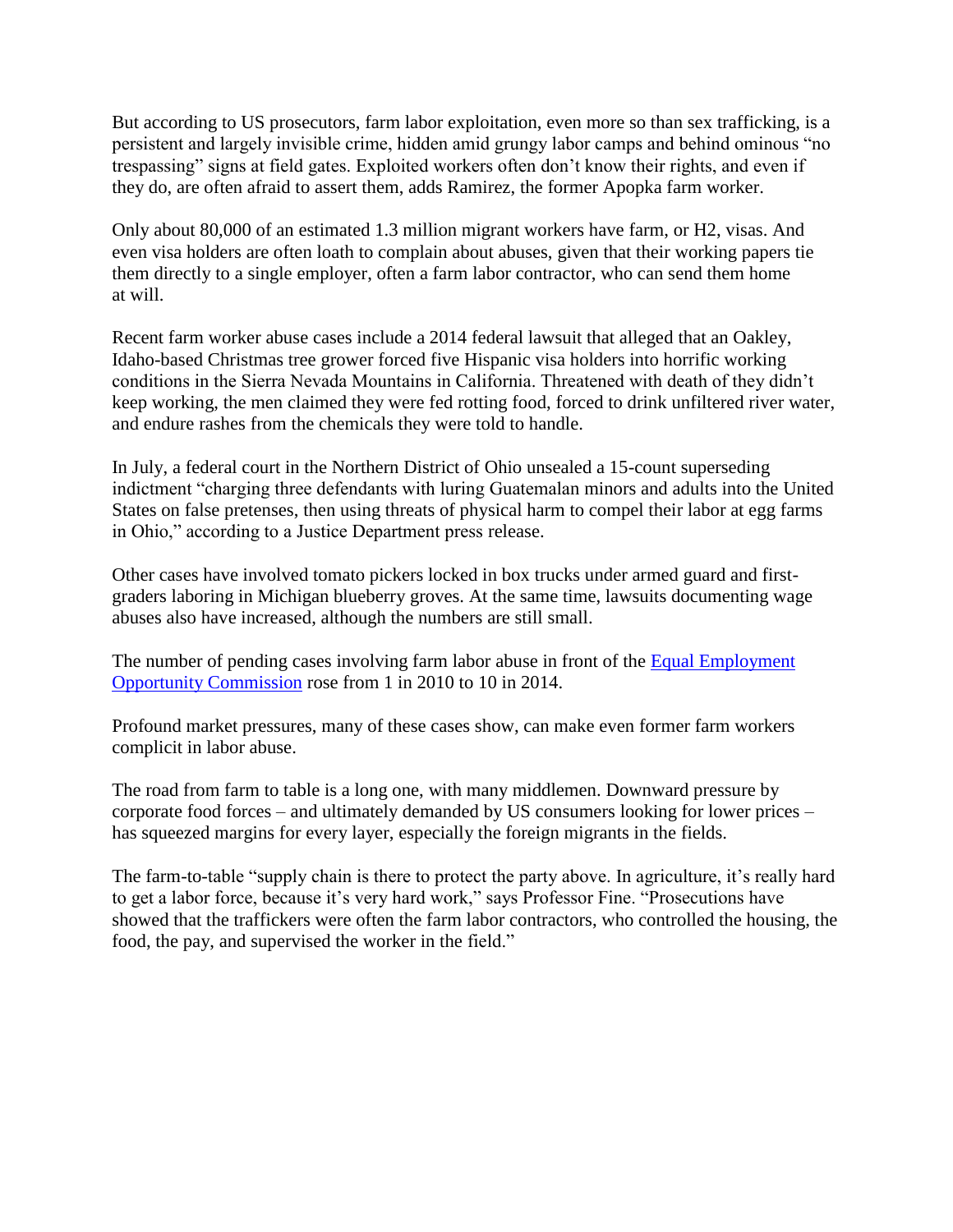

Crew chief Francisco Dominguez stands by the bus he uses to transport his team of farm workers out to the tomato fields, on Sept. 24, 2015, in Immokalee, Fla. Melanie Stetson Freeman/Staff

#### **'Mostly, we take care of each other better'**

Francisco Dominguez is a farm labor contractor, albeit a new and different breed.

Today, his colorful school bus – where workers' rights papers are affixed next to the door – is followed by a pickup truck pulling Porta-Potties – a distinct shift from past practices, when women especially would not drink water during scorching days so as not to have to take a bathroom break, and be docked pay – or lose their job.

The transformation of shadowy labor contractors to farm-hired crew chiefs has turned out to be the most fundamental shift in the fields, labor economists say. But it is also representative of the broader "Fair Food" strategy: Push for specific concessions demanded by workers who witness actual abuses, unshackled from more academic pleas for social justice.

In Mr. Dominguez's case, he was one of the original Florida farm workers to agitate for changes in the 1990s, particularly in the safety of orange pickers. "They had the wrong ladders, so many people would fall off and hurt themselves, even get killed," he said. Those early efforts had at least one measurable impact: Workers were given ladders that were safer.

Another example shows how difficult it can be to get even small reforms on the farm. Only recently did farm workers win a concession they'd been demanding for years: That they be allowed to fill tomato baskets only to the brim, not piled as high as they would go. Since workers are paid in part by how many baskets they pick, extra-full baskets represented a 10 percent extra margin for farmers – money that now goes to the workers.

Another crew chief, a burly-chested man named Jaime Zamora, stands in a salt-stained shirt behind a truck in front of a popular Immokalee taqueria. Free-running chickens peck at the gravel at his boot-laced feet. He runs his crew of melon pickers around south Florida and all the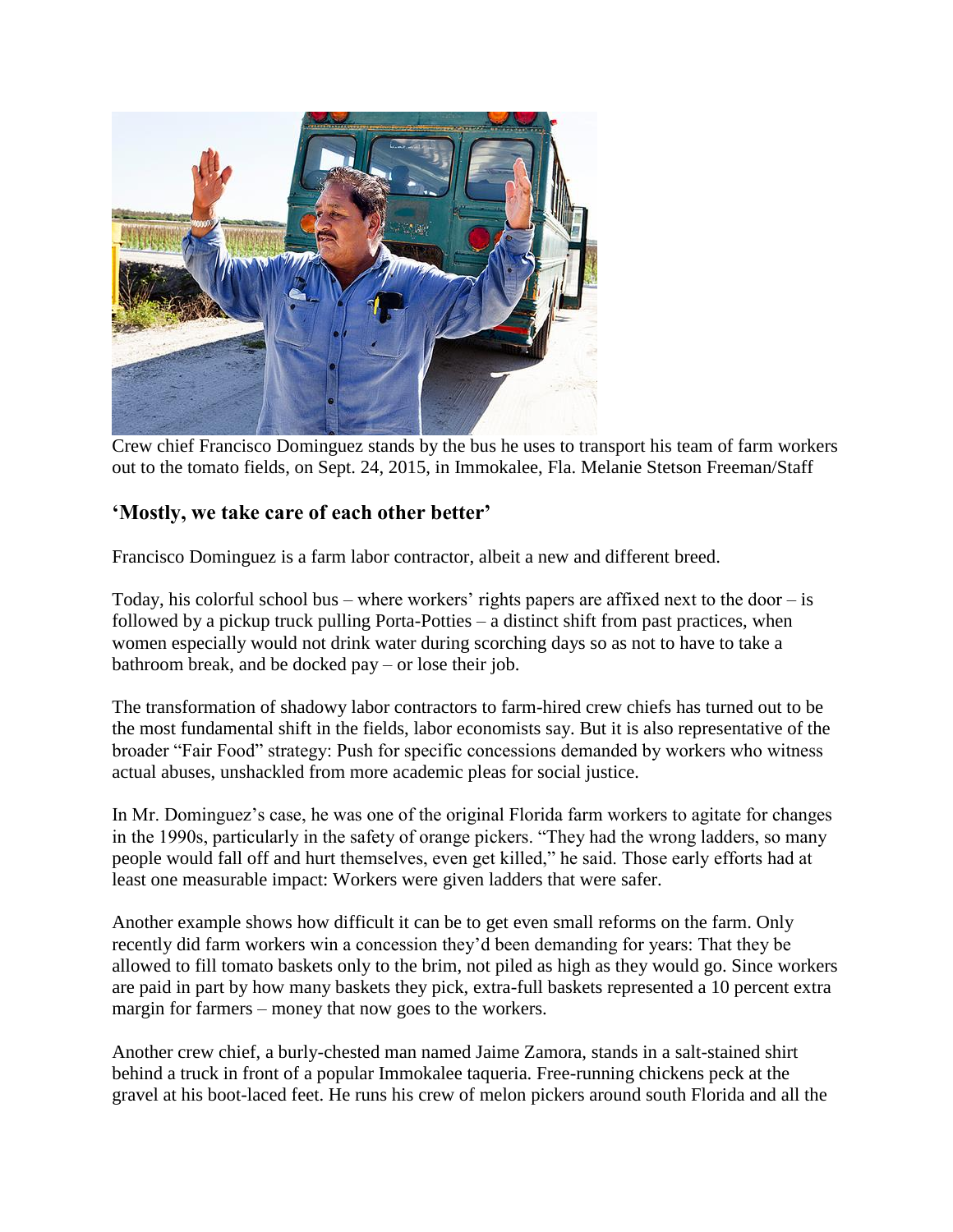way to up to Cordele, Ga., where he says he puts them up in a motel "so they can watch TV and relax" after a day in the field.

"A lot of things have changed," he says. "Mostly, we try to take care of each other better."



Nely Rodriguez works at the food cooperative at The Coalition of Immokalee Workers headquarters, a nonprofit that fights for worker rights, on Sept. 24, 2015 in Immokalee, Fla. The group is putting fair food labels onto produce from farms that have signed onto providing good labor practices for its agricultural workers. Melanie Stetson Freeman/Staff

### **US and slavery 'should never be in the same sentence'**

But there are complexities to US farm labor policy that still give Immokalee a fortress-like air. Reporters are often barred from the the farms by threats of felony convictions, meaning it's difficult to independently confirm assurances that field conditions have improved. Moreover, the partnerships between farm worker groups such as the Coalition of Immokalee Workers and multinational cucumber and tomato growers remains a tenuous one, given the market and cultural realities at play.

Historically, farm worker exploitation has been overshadowed by larger immigration politics in the US. For Americans to understand labor trafficking and rectify abuses remains a tall order, given the vast cultural chasm that spans between the average American (including law enforcement) and farm worker communities.

Mr. Molloy, the former US attorney for South Florida, made prosecuting slavery cases his legacy.

One case that stands out is a young woman who was being held as a slave on a farm – unpaid and unable to leave. Her unusual religious convictions turned out to be a key to solving the case. The girl explained that she felt trapped because her boss had clipped a lock of her hair and kept it in a vial around his neck. When the man was booked, Molloy asked to see the possession envelope. Sure enough, there was the girl's hair in a vial – a piece of evidence that led to his conviction.